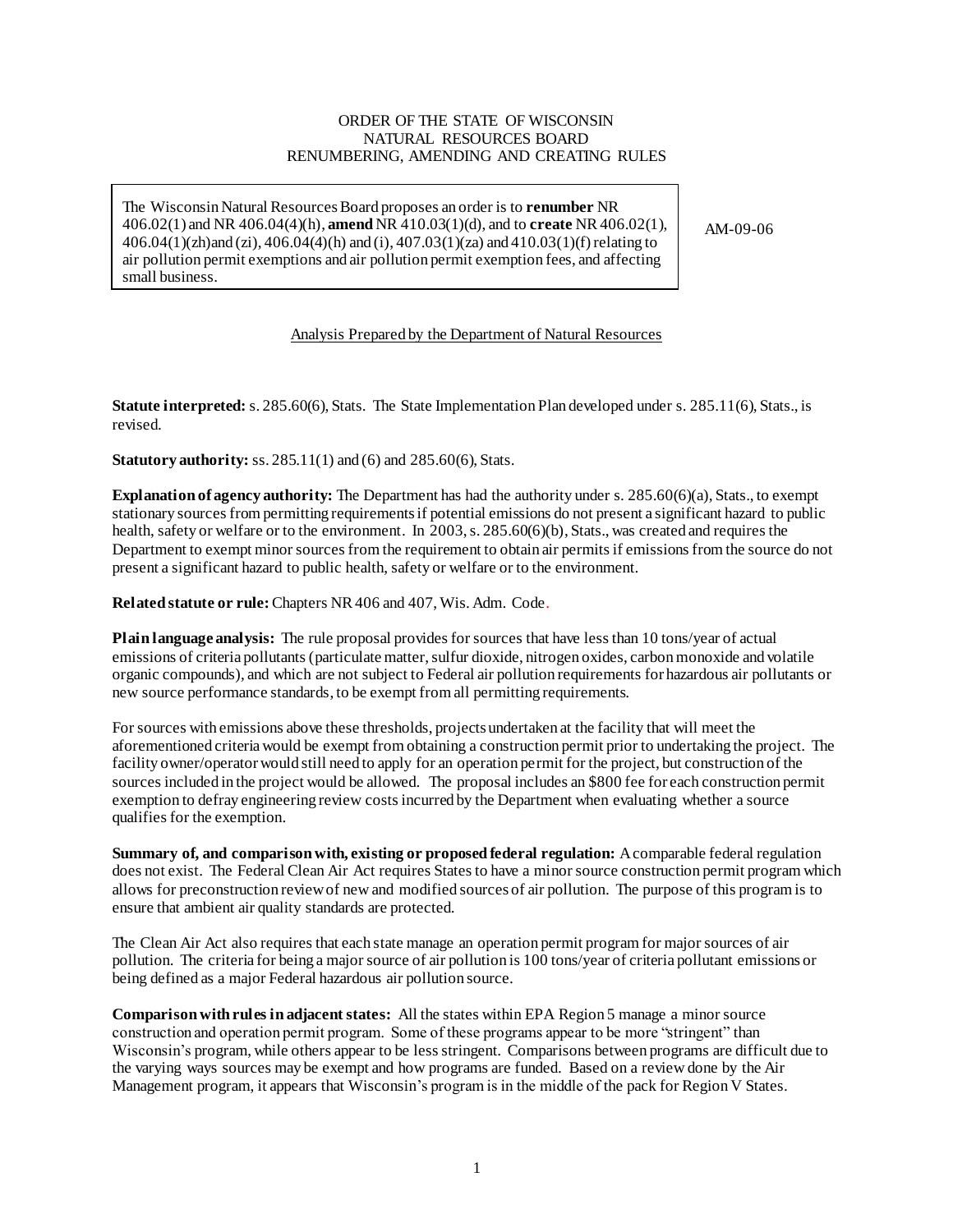Wisconsin: Chapters NR406 and 407 establish two types of exemptions from construction and operation permitting requirements. The first of these, specific exemptions, apply to specific processes such as small boilers, crematoriums and small coating operations. The second type, general exemptions, are based on the maximum source emissions and whether the source is subject to any Federal emission control requirements.

Minnesota: Exemptions are based on the potential to emit for the facility. These levels are significantly highe r than the current and proposed exemption levels in Wisconsin.

Michigan: Exemptions are mainly based on specific exemptions for certain processes/emissions sources. Examples include small boilers and small printing and coating operations. There is also an exemption for facilities with low emissions with a threshold significantly lower than that being proposed in this Rule package.

Illinois: Exemptions are based on specific exemptions for certain processes/emission sources. Examples include small boilers and small printing and coating operations. In general, the exemptions do not appear to be as broad as those currently available in Wisconsin or those being proposed in this Rule package.

Iowa: Exemptions are based on a limited number of identified processes and operations that have very low emission rates (lower than in this rule proposal).

**Summary of factual data and analytical methodologies:** Rule revisions to chs. NR 406, 407 and 410 are in response to 2003 Wisconsin Act 118. Section 285.60(6)(b), Stats., requires that small sources of emissions that do not present a significant hazard to public health, safety or welfare or to the environment be exempted from permit requirements.

**Analysis and supporting documents used to determine effect on small business or in preparation of economic impact report:** The proposed rule revisions will require Department resources to implement. The Department is proposing an addition to its construction permit fee schedule contained within chapter NR 410 to fund this work effort. A proposed fee of \$800 is included and is based upon the existing fee structure for Department review of another existing construction permit exemption. Businesses that choose to take advantage of the regulatory flexibility will have reduced permit fees in the long run because many projects that had previously required a construction permit will not be reviewed under that program under the proposed rule revisions.

**Anticipated costs incurred by private sector:** Although the proposed rule revision requires a fee of \$800 for each construction permit exemption evaluated under these rules, this cost is less than that which would be incurred if the source were required to obtain a construction permit.

**Effect on small business:** These proposed rule revisions should lessen compliance costs for many small businesses.

**Agency contact person: (including email and telephone):** Steven Dunn: (608) 267-0566 steven.dunn@dnr.state.wi.us Jeffrey Hanson: (608) 266-6876 jeffrey.hanson@dnr.state.wi.us

**Place where comments are to be submitted and deadline for submission:**  Written comments may be submitted at the public hearings or by regular mail, fax or email to: Steven Dunn Department of Natural Resources Bureau of Air Management PO Box 7921 Madison WI 53707 Fax: (608) 267-0560 Steven.dunn@dnr.state.wi.us

Written comments may also be submitted to the Department using the Wisconsin Administrative Rules Internet Web site at http://adminrules.wisconsin.gov.

Hearing dates and comment submission deadline are to be determined.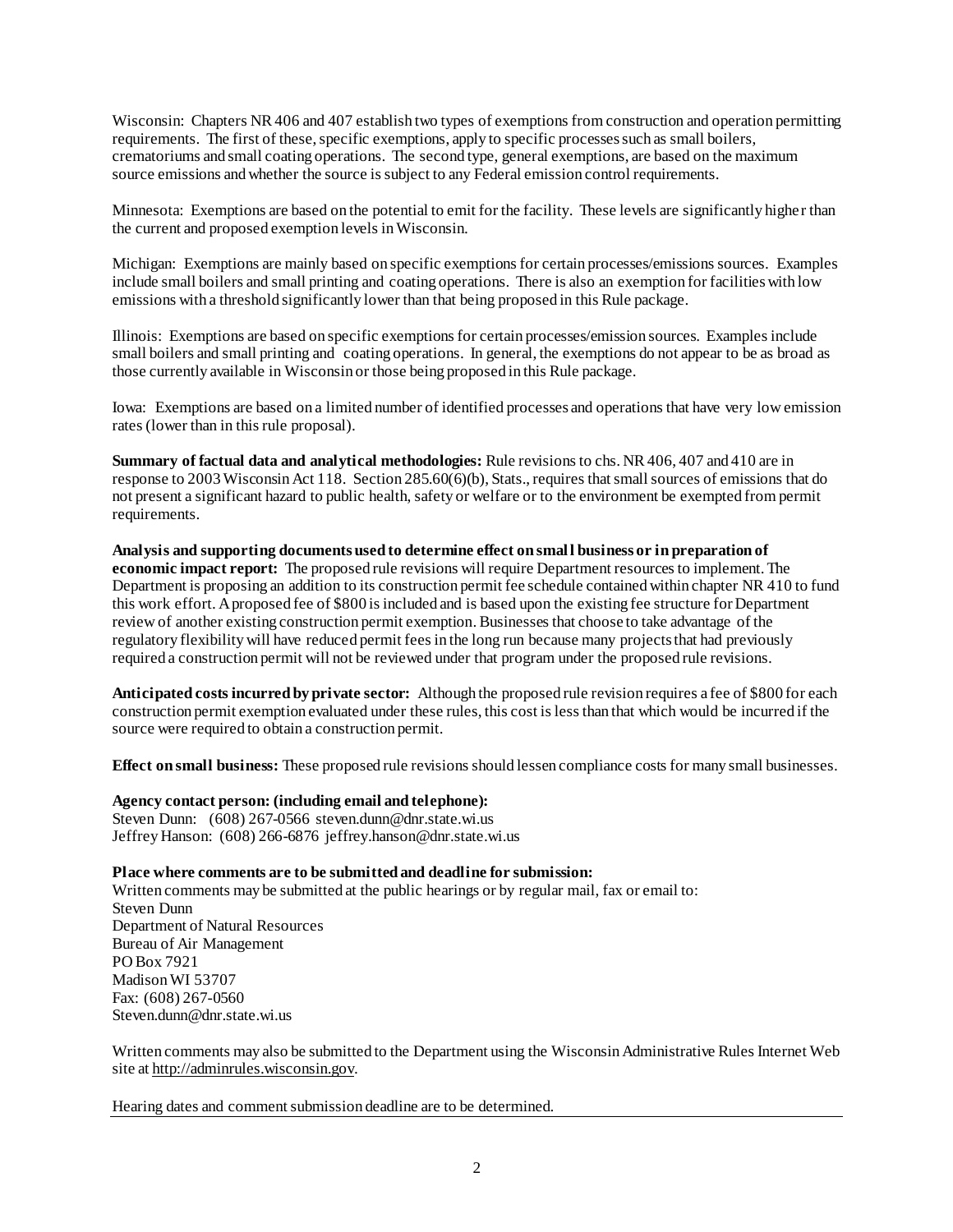#### SECTION 1. NR 406.02(1) is renumbered NR 406.02(1m).

#### SECTION 2. NR 406.02(1) is created to read:

NR 406.02(1) "Clean fuel" means distillate oil, as defined in s. NR 440.205(2)(h), with a sulfur content less than 0.05% by weight, natural gas or propane.

### SECTION 3. NR 406.04(1)(zh) and (zi) are created to read:

NR 406.04(1)(zh)1. Any construction, modification, replacement or reconstruction of an emissions unit at an existing stationary source which is exempt from the requirement to obtain an operation permit under s. NR  $407.03(1)(za)$ , provided the stationary source still qualifies for the exemption under s. NR 407.03(1)(za) after completion of the proposed construction, modification, replacement or reconstruction.

2. Construction of a new facility will be exempt from the requirement to obtain an operation permit under s. NR 407.03(1)(za) after completion of the proposed construction.

(zi) Any emissions unit constructed, modified, replaced or reconstructed at a stationary source which meets all of the following criteria and requirements:

1. The owner or operator of the stationary source has a facility-wide operation permit under ch. NR 407 or has submitted a timely and complete application for a facility-wide operation permit.

2. Actual emissions from all of the constructed, modified, replaced or reconstructed emissions units do not exceed any of the following levels:

a. 1,666 pounds in any month averaged over any consecutive 12-month period for each of the following air contaminants: particulate matter, nitrogen oxide, sulfur dioxide, PM10, carbon monoxide and volatile organic compounds.

b. 10 pounds in any month averaged over any consecutive 12-month period for lead.

3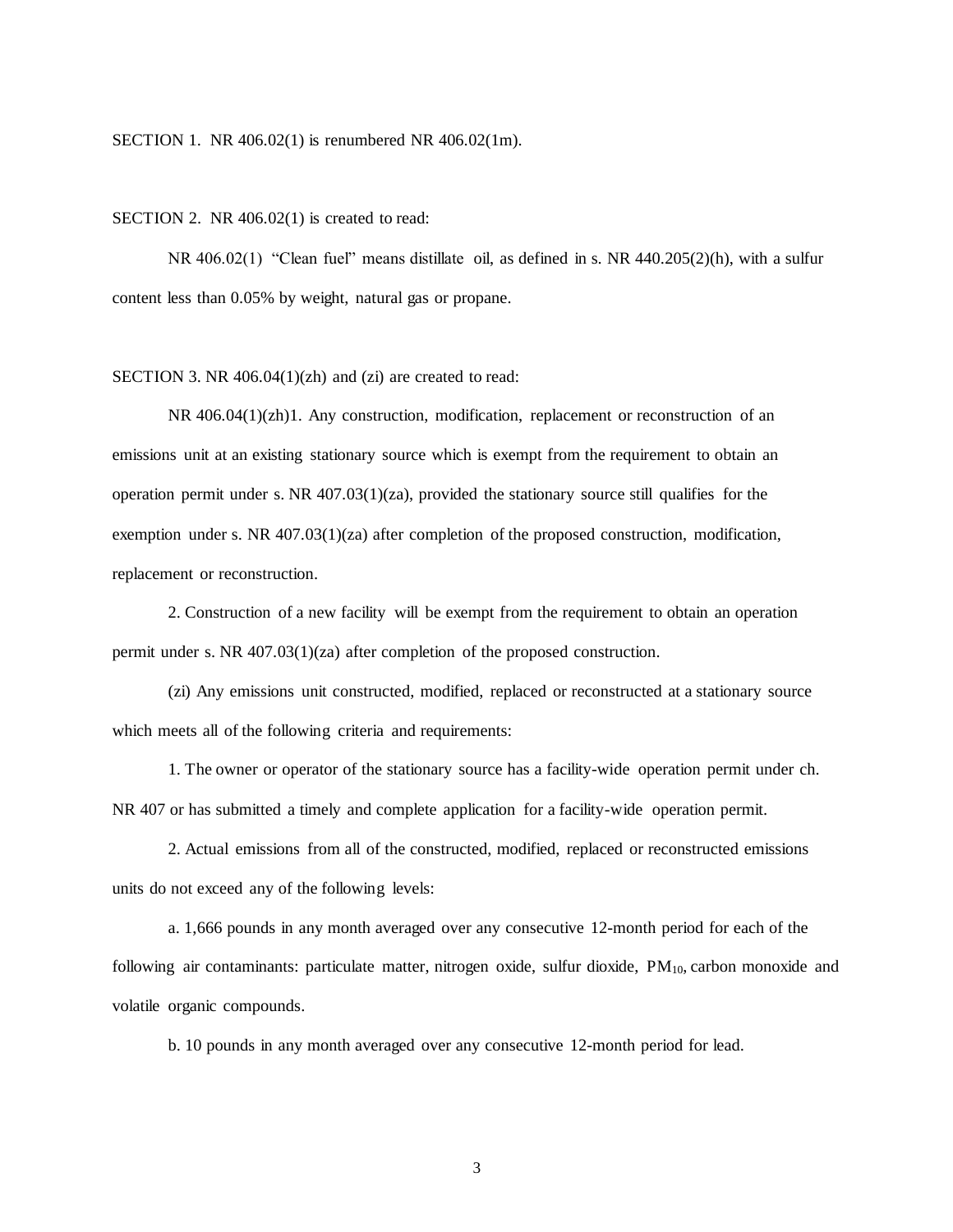3. None of the emission units constructed, modified, replaced or reconstructed requires a BACT or LAER determination under ch. NR 445.

4. None of the emission units constructed, modified, replaced or reconstructed are subject to new permitting requirements under ch. NR 405 or 408.

5. The owner or operator of the stationary source submits to the department a complete application for an operation permit revision, or an updated application for an operation permit, which includes each new, modified, replaced or reconstructed emissions unit, prior to commencing construction, modification, replacement or reconstruction and does all of the following:

a. In the operation permit revision application, or updated operation permit application, proposes monitoring of any control equipment used to limit actual emissions from any emissions unit being constructed, modified, replaced or reconstructed in accordance with the monitoring requirements in s. NR 439.055.

b. Commences monitoring of any control equipment as proposed in subd. 5.a., and maintains any records necessary to demonstrate compliance with any applicable emission limitation, upon startup of any newly constructed, modified, reconstructed or replaced emissions unit.

6. The owner or operator of the source submits to the department a claim of exemption from construction permitting requirements. The exemption claim shall identify the emission units which are being constructed, modified, reconstructed or replaced.

7. Any newly constructed emission unit is not subject to an emission limitation under section 111 or 112 of the Act (42 USC 7411 or 7412). Any modified, reconstructed or replaced emissions unit does not trigger any new emission limitation or other requirement for the emission unit under section 111 or 112 of the Act.

**Note:** The application for an operation permit or operation permit revision required under this section will be evaluated by the department pursuant to the permit approval criteria in ss. 285.63 and 285.64, Stats.

SECTION 4. NR  $406.04(4)(h)$  is renumbered NR  $406.04(4)(i)$ 

4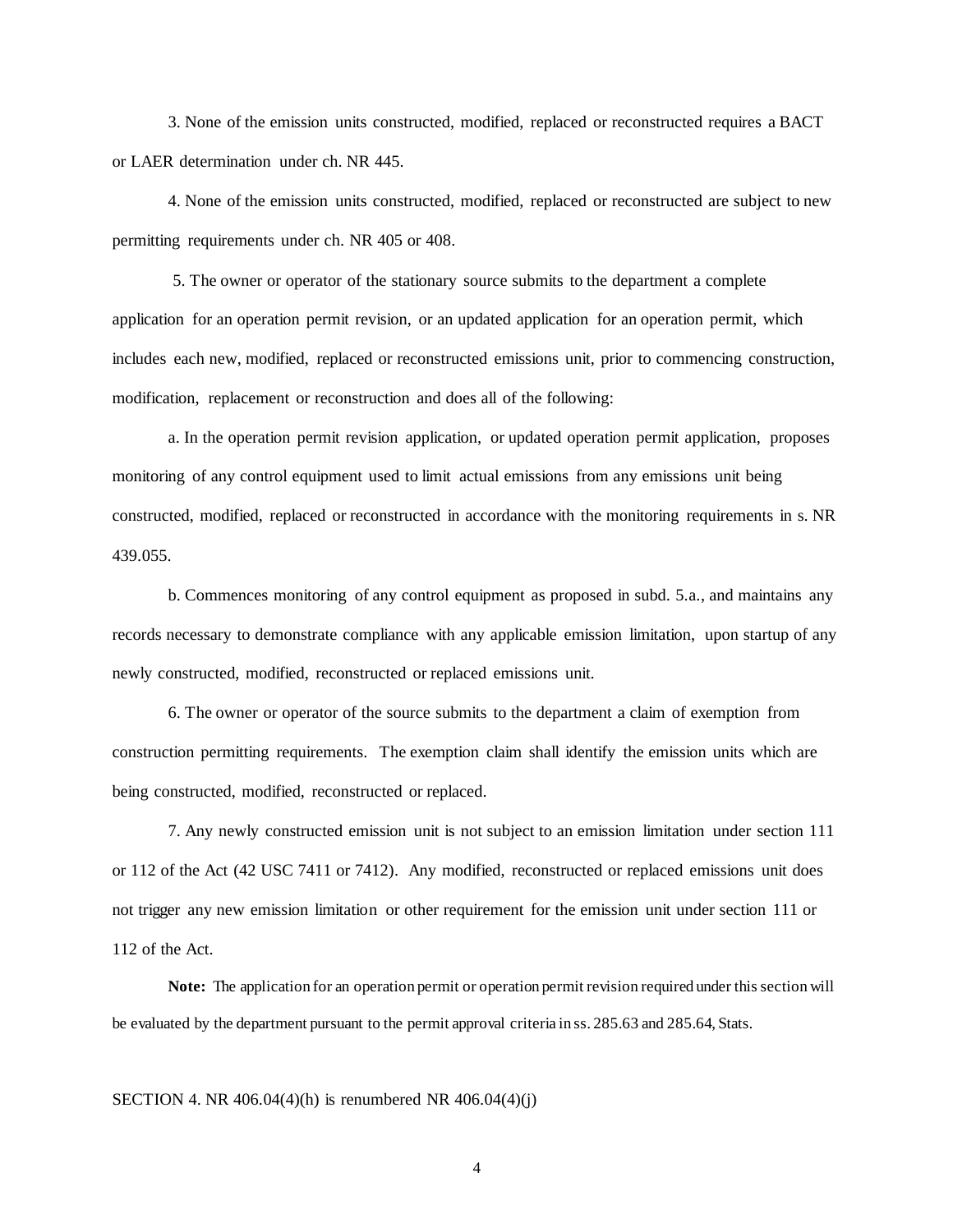SECTION 5. NR 406.04(4)(h) and (i) are created to read:

NR 406.04(4)(h) *Change to process lines emitting VOCs*. A change in a method of operation of a process line subject to s. NR 424.03(2)(c) that meets all of the following criteria:

1. The change does not result in annual potential VOC emissions from the process line which exceed the annual potential VOC emissions based on conditions established under s. NR 424.03(2)(c)

2. The change does not trigger a requirement under section 111 or 112 of the Act (42 USC 7411 or 7412).

**Note**: The permittee shall continue to comply with the conditions established under NR 424.03(2)(c) in its construction or operation permit until the permit is revised.

(i) *Change to use a clean fuel*. A change to an external combustion furnace to allow for the combustion of a clean fuel that meets all of the following requirements:

1. The external combustion furnace has a maximum heat input capacity of no greater than 10 mmBtu/hour if the ability to combust distillate oil is being added and 25 mmBtu/hour if the ability to combust natural gas or propane is being added.

2. The use of the new clean fuel does not cause or exacerbate the exceedance of any ambient air quality standard or increment in ch. NR 404.

3. The change does not trigger a requirement under section 111 or 112 of the Act (42 USC 7411 or 7412).

SECTION 6. NR 407.03(1)(za) is created to read:

NR 407.03(1)(za) Any facility which meets all of the following criteria and requirements:

1. The actual emissions of each air contaminant from the facility do not exceed any of the following levels:

a. 10 tons in any calendar year for each of the following air contaminants: particulate matter, nitrogen oxide, sulfur dioxide, PM10, carbon monoxide and volatile organic compounds.

5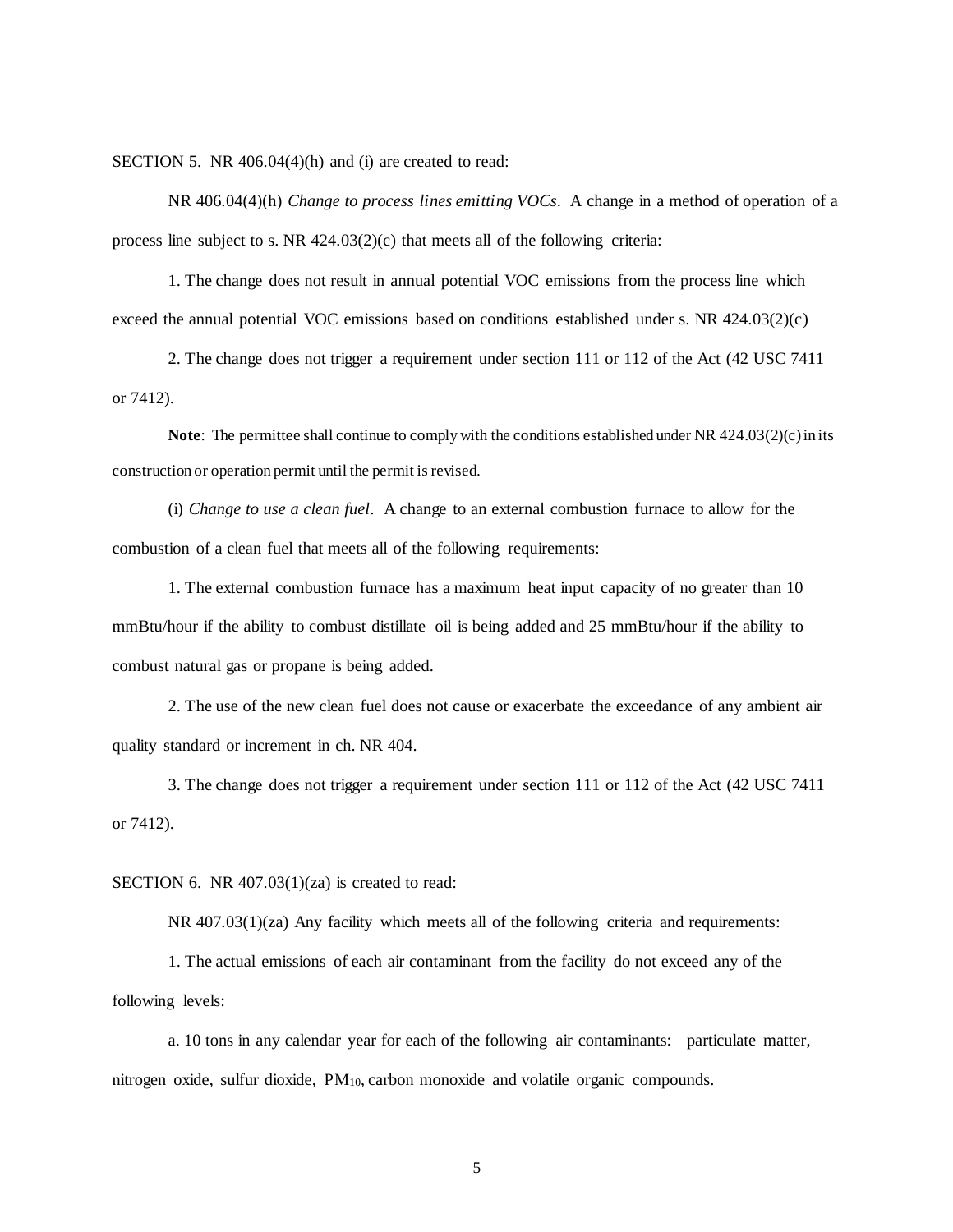b. 0.5 tons in any calendar year for lead.

c. Any stack-appropriate thresholds for emissions points in columns (c), (d), (e) and (f) of Table A, B or C of ch. NR 445.

2. The facility is not subject to a standard under section 111 or 112 of the Act (42 USC 7411 or 7412).

3. The owner or operator has submitted to the department an operation permit exemption claim. The claim shall be submitted on department approved forms, to a location designated by the department and by a date specified by the department.

4. The owner or operator conducts monitoring and maintain records sufficient to demonstrate compliance with the requirements of this paragraph, including the calculation of annual facility-wide emissions. These records shall be maintained on site for at least 5 years, unless a longer period is required by statute or rule.

5. If a control device is used to limit actual emissions, the owner or operator uses a compliance monitoring method which is identified in s. NR 439.055

**Note:** The owner or operator is responsible for complying with all applicable requirements in chs. NR 400 to 499.

## SECTION 7. NR 410.03(1)(d) is amended to read:

NR 410.03(1)(d) Any person who applies for a construction permit for a direct source shall submit a \$1,350 fee with the application. This fee may not be refunded unless the department determines that a permit is not required. When a fee is required under par. (b) or  $(f)$ , only the amount not required to cover the fee will be refunded.

SECTION 8. NR 410.03(1)(f) is created to read:

NR 410.03(1)(f) Any person submitting a claim for a construction permit exemption under s. NR 406.04 $(1)(zi)$  shall pay a fee of \$800.